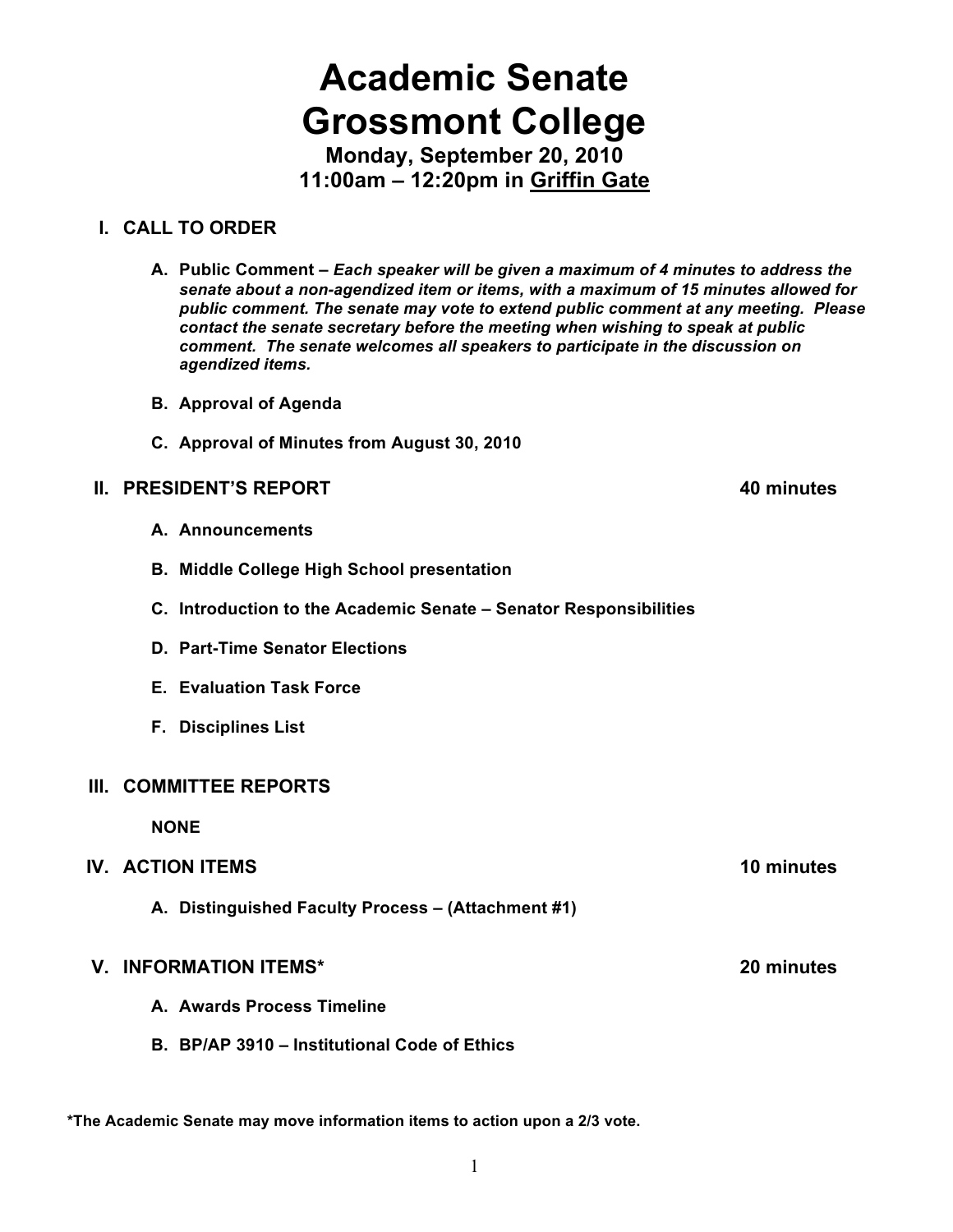## **Academic Senate Grossmont College**

## **Minutes of the Academic Senate – August 30, 2010**

#### **MEETING ATTENDANCE:**

| X | Chris Hill (President)                |          | James Foran (Culinary Arts)               | X | Edda Temoche-Weldele (Foreign Lang)      |
|---|---------------------------------------|----------|-------------------------------------------|---|------------------------------------------|
|   | P.J. Ortmeier (AOJ)                   | X        | Kathy Meyer (Dance) -Fall                 | X | Robert Henry (History)                   |
|   | Lance Parr (AOJ)                      |          | David Mullen (Dance) - Spring             | X | Devon Atchison (History-Sen Officer)     |
|   | Tina Young (AOJ)                      |          | George Gastil (P/T Senate Officer @large) | X | Angela Feres (History)                   |
| X | Jennifer Carmean (ASL)                |          | David Milroy (Divisional Senator AHLGC)   | X | Priscilla Rogers (Inter Bus)             |
|   | Jamie Gould (ASL)                     | $\times$ | Ann Bryan (Divisional Senator CTE/WD)     | X | Patty Morrison (Library)                 |
| X | Israel Cardona (Behav Sci)            |          | (Divisional Senator ESBS)                 | X | Julie Middlemas (Library)                |
| X | Gregg Robinson (Behav Sci)            |          | (Divisional Senator LR)                   | X | Jenny VandenEynden (Math)                |
| X | Virginia Dudley (Bio Sci)             | X        | Mike Lambe (Divisional Senator)           | X | Susan Working (Math)                     |
| X | Michael Golden (Bio Sci)              |          | Jane Nolan (DSPS)                         | X | Ray Funk (Math)                          |
| X | Michele Perchez (Bio Sci)             | X        | Carl Fielden (DSPS)                       | X | Irene Palacios (Math)                    |
| X | Brian Keliher (Bus Admin)             | X        | Tim Cliffe (Earth Sci)                    | X | Shawn Hicks (Math)                       |
|   | Nate Scharff (Bus Admin)              |          | Judd Curran (Earth Sci)                   | X | Evan Wirig (Media Comm)                  |
|   | Linda Snider (BOT)                    | X        | Oralee Holder (English)                   |   | William Snead (Media Comm)               |
|   | Barb Gillespie (BOT)                  | X        | Tony Ding (English)                       | X | Derek Cannon (Music)                     |
|   | Andy Biondo (CVT)                     |          | Christopher Farquar (English)             |   | Paul Kurokawa (Music)                    |
| X | Don Ridgway (CVT)                     | X        | Sue Jensen (English)                      |   | Steve Baker (Music)                      |
| X | Jeff Lehman(Chemistry-Senate Officer) | X        | Adelle Schmitt (English)                  |   | Joy Zozuk (Nursing) Diane Hellar         |
|   | Cary Willard (Chemistry)              | $\times$ | Lisa Ledri-Aguilar (English)              | X | Diane Gottschalk (Nursing)               |
| X | Martin Larter (Chemistry)             |          | Michelle Tucker (English)                 |   | Sharon Sykora (Nursing)                  |
|   | Diana Vance (Chemistry)               |          | Chuck Passentino (ESL)                    |   | Christine Vicino (Occ Therapy)           |
|   | Sheridan DeWolf (Child Dev)           | X        | Nancy Herzfeld-Pipkin (ESL)               |   | June Yang (Phil/ Rel Studies)            |
| X | Claudia Flores (Child Dev)            | X        | Barbara Loveless(ESL)                     |   | Ross Cohen (Physics)                     |
|   | Joel Castellaw (Comm)                 |          | Jim Tolbert (EOPS)                        |   | Stephanie Plante (Physics, Astr. Ph Sc)  |
| X | Jade Solan (Comm)                     | X        | Sylvia Montejano (EOPS)                   | X | Shahrokh Shahrokhi (Polit Economy)       |
|   | Victoria Curran (Comm)                | X        | Laura Sim (Exer Sci/Well-Sen Officer      | X | Todd Myers (Polit Economy)               |
| X | Janet Gelb (CSIS)                     | X        | Beth Kelley (Exer Sci/Well)               | X | Lorenda Seibold-Phalan (Resp Ther)       |
|   | Ronald Norman (CSIS)                  | X        | Jim Symington (Exer Sci/Well)             |   | Rebecca Handley (Resp Ther)              |
|   | Bonnie Schmiege (Counseling)          | X        | Randy Abshier (Exer Sci/Well)             |   | Beth Duggan (Theatre Arts)               |
| X | Mary Rider (Counseling)               | X        | Larry Larsen (Exer Sci/Well)              | X | Craig Everett (Theatre Arts)             |
|   | Cruz Cerda (Counseling)               | $\times$ | Yolanda E. Guerrero (Foreign Lang)        | X | Pete Schmidt (Visual Arts & Humanities)  |
|   | Danny Martinez (Cross Cult Stud)      | X        | Virginia Young (Foreign Lang)             |   | Gareth Davies-Morris (Visual Arts &      |
|   |                                       |          |                                           |   | Humanities)                              |
| х | Joe Orate (Culinary Arts)             | X        | Paul Vincent (Foreign Lang)               | X | Jennifer Bennett (Visual Arts &          |
|   |                                       |          |                                           |   | Humanities)                              |
|   |                                       |          |                                           | X | Malia Serrano (Visual Arts & Humanities) |

#### **GUESTS**:

- Jim Mahler, American Federation of Teachers (AFT)
- Beth Smith, Math Department Faculty, ASCCC Treasurer
- Kerry Kilber, Dean of Learning and Technical Resources
- Barbara Blanchard, Vice President, Academic Affairs

**RECORDER**: Rochelle Weiser

#### **I. CALL TO ORDER (11:05)**

#### **A. Public Comment**

None

#### **B. Approval of Agenda**

A motion was made to approve the day's agenda. M/S/U Wirig/Holder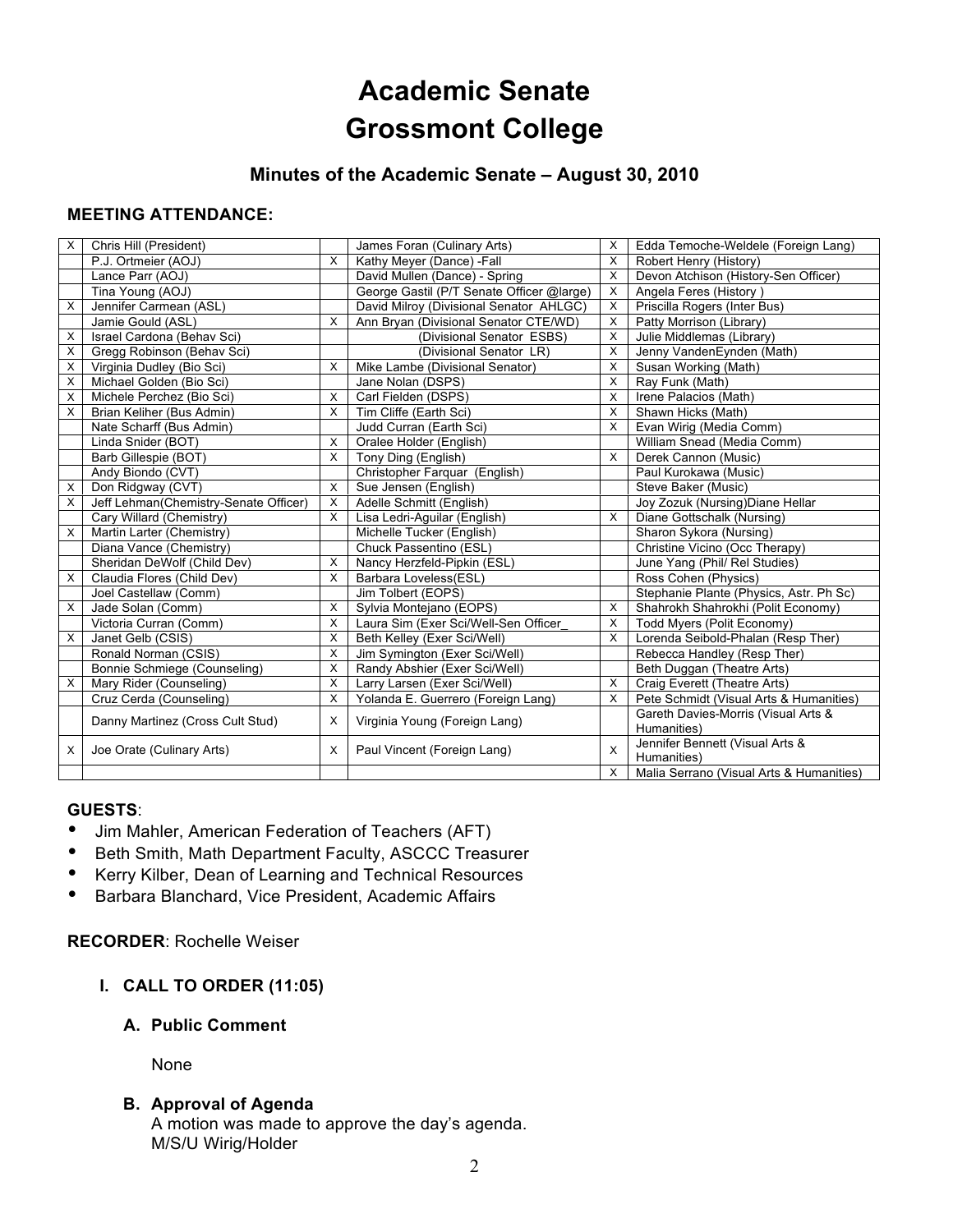#### **C. Approval of Minutes from May 17, 2010**

A motion was made to approve the minutes from May 17, 2010. Chris noted there was a typing error to be corrected. M/S/U Atchison/Morrison

#### **II. PRESIDENT'S REPORT**

#### **A. Announcements**

Chris began by announcing that room 65-660 would be the meeting place for the Academic Senate for the approximately the next 18 months. Chris then reviewed the Academic Senate Website and the information available there. Chris noted that the Sabbatical Leave process workshops would be coming up and that the senators would be receiving an e-mail from her and Mike Wangler, Cuyamaca College Academic Senate President, regarding the workshops.

Chris requested that the Senators please sign in, as well as review the sign-in sheet and forward any corrections to Rochelle.

Chris then reviewed the process for drop rosters. She noted that it was necessary to use the census drop roster first, but after it had been used the instructor drop roster will be available for additional roster corrections. A discussion followed regarding the waitlist process and the drop for non-payment process.

Chris announced that due to vandalism on campus gates will be installed sometime in the near future to prevent people from driving on campus during late night hours. The gates will be installed in three different areas; the entrance to the road that follows the perimeter of the college along I-125, the main avenue at the front of campus, and at the road that goes to the west side of the college. The gates will be closed between 11:00pm – 5:00am and during campus closures, holidays, emergencies, etc. Public Safety will coordinate the closures to accommodate off-campus field trips, athletic events, rehearsals and any special events. It was noted that the Public Safety dispatch office is available 24hours and that the office does have dispatch that is directly connected to El Cajon Police Department.

Chris announced that the deadline for Part-Time Faculty to complete their Professional Development hours has been extended to the  $12<sup>th</sup>$  week of the semester. This allows more time and more opportunities for Part-Time Faculty to complete their hours. It was noted that the change applies to the current semester.

#### **B. Welcome New College Administrators**

Chris introduced and welcomed the new members of the college Administration: Kerry Kilber, the new Dean of Learning and Technical Resources and Barbara Blanchard, the new Vice President of Academic Affairs. She noted that Steve Baker, who had been acting Dean of Arts, Language and Communication, was now the permanent dean of the division. Barb expressed her appreciation for the help she received in becoming familiar with Grossmont College (GC). She noted she was impressed with both the program review process and the planning process and was excited to be part of GC.

#### **C. Introduction to the Academic Senate**

Chris began by asking the Senators to introduce themselves, briefly give the department they represent and if they are a new Senator or not. Chris then reviewed the handout that was given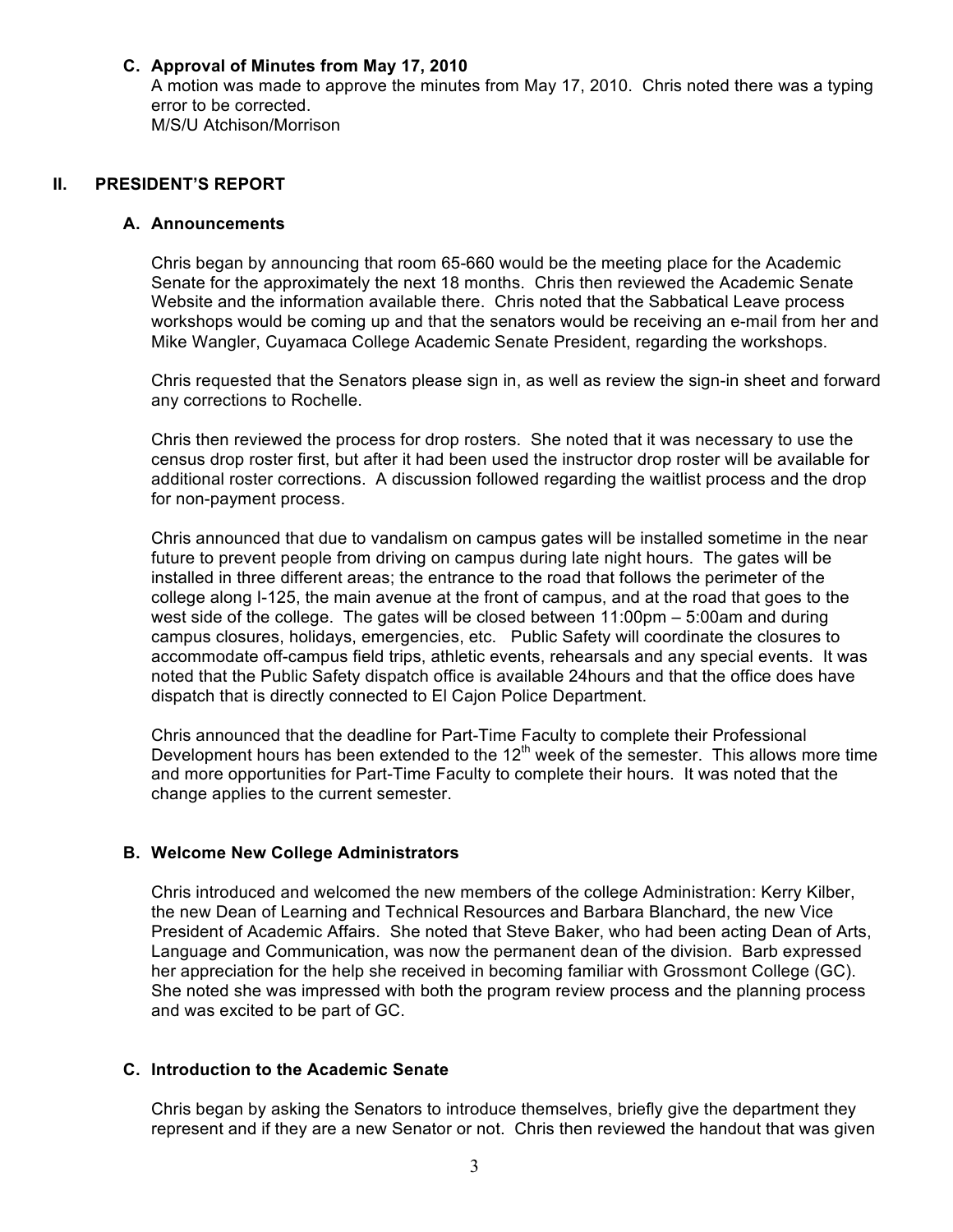to the new Senators, it included the following: the Senate's role and responsibilities, the "10 + 1", as well as Robert's Rules of Order, and other items to consider when the Senate meets. Chris then reviewed the composition of the Senate agenda and explained what each item on the agenda was and the typical procedure for each; updates, committee reports, items to be voted on, and information items.

Chris then reviewed some of the items that will be coming to the Senate in the coming year: continued work on BP/AP 4300-Instructional Field Trips, request for Committee participants, a Resolution of Appreciation for the college services that participated in the move to the modular village, pre-requisite requirements, SLO processes, and the elections for the President and Senate Officers were some of the items mentioned. Chris noted the election for the Academic Senate President would take place in October, this would allow the incoming President to shadow Chris until June when that person would take office. Chris noted that in the Spring the committee for the next accreditation self study would be forming in order to be trained and ready for the next site visit in 2013. One item discussed was the online instructor qualification process and procedures for online classes. It was noted that the Distance Education Subcommittee as well as TTLC would be working on these items prior to a discussion in the Senate.

#### **D. Part-Time Senator Elections**

Chris introduced the Part-Time Divisional Senators that were elected at the Division meetings during Flex week. They are; David Milroy, Arts, Languages and Communication; Ann Bryan, Career Technical Education/Workforce Development; Mike Lambe, Math, Natural Sciences, Exercise Science and Wellness. Chris explained that some confusion had occurred regarding the Part-Time election in the English, Social and Behavioral Science Department and that a discussion on the election would be taking place.

#### **E. Budget and Legislative Update**

Chris began by reviewing the Legislative Alert attachment; she noted that SB1440 in particular had advanced to be signed by the Governor. Chris noted that SB 1440 requires the CSU schools to accept community college transfer students who have completed a transfer degree in a junior status. Chris then reviewed the degree requirements. It was noted that it is not required that GC change any current degrees, but could be an additional degree to offer. Beth Smith noted that streamlining the transfer process is viewed as a positive for students. She reported that there is a large collaboration between the community colleges and the CSU system to work out the details of some common degree requirements. It is hoped that the details can be worked out at the state level to create continuity and ease in developing local degrees. It was noted that, with the current University Studies degree that GC offers, the CSU Transfer Degree should not be too difficult to put together. Chris noted that there would be continued discussion regarding this item and that it was an added benefit that Beth was involved in the talks with CSU.

Chris noted that the attachment included other Bills that were currently being reviewed by the legislature.

#### **F. Planning Process Update**

Chris asked the Senators to pick up the "P.I.E" wallet cards and to share the concept with their constituents; she explained that the process of Planning, Implementation, and Evaluation, is a concept that applies not only to the planning process, but is a reflection of what we do in teaching.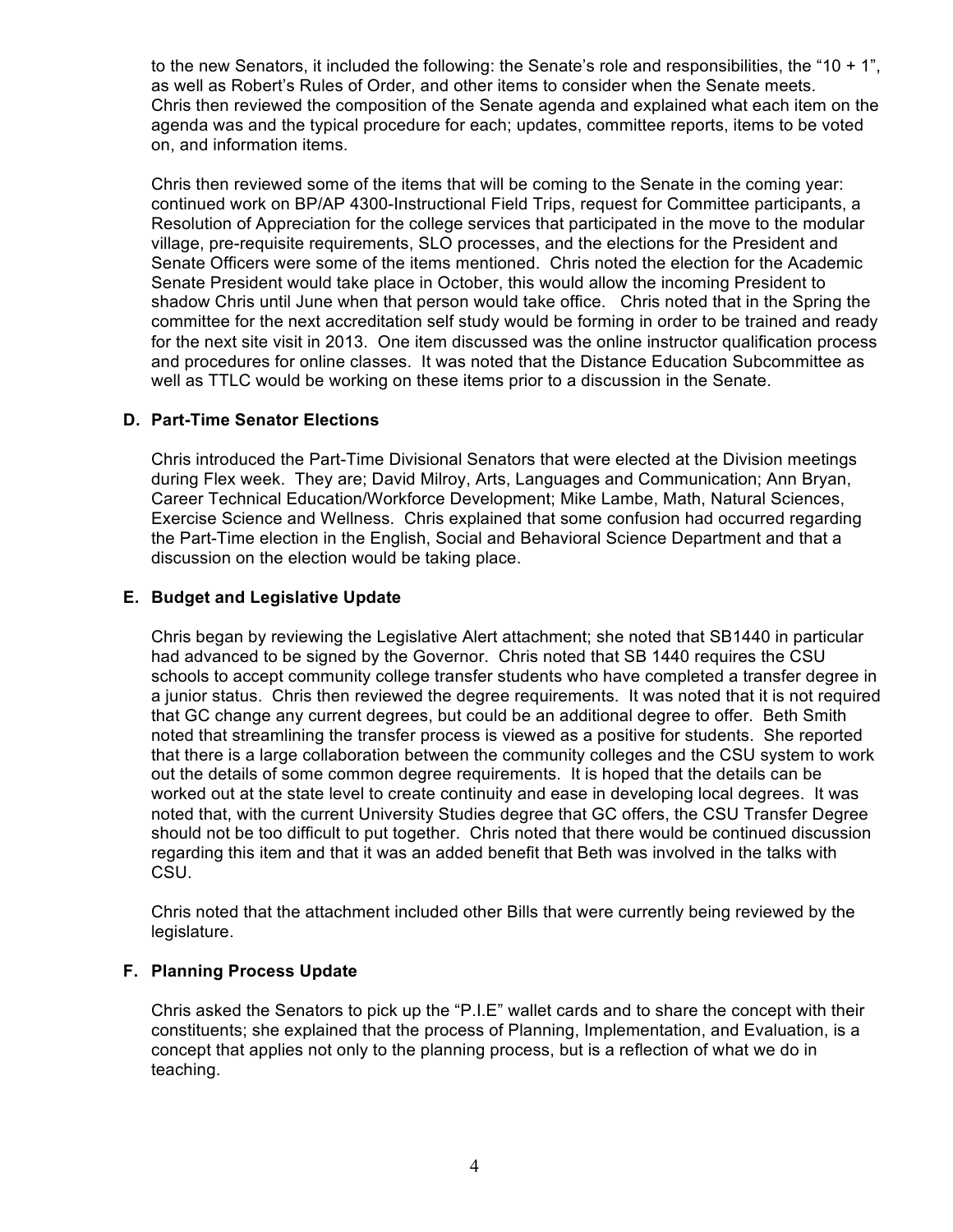#### **G. ESL Assessments**

Chris began by noting she would be having both Beth Smith and Mary Rider speak regarding the current ESL situation on campus and share some experiences from the classroom. Chris noted that a task force would be forming to help tackle the issues.

Mary began by reporting that 438 ESL assessments had been given over 7 sessions and that 95% of those tested were at a 70-80% level. Mary noted that there were probably many more ESL students who had not participated in the assessments. It was reported that El Cajon was one of the largest areas of Chaldean immigration in the United States.

Beth reported on the ESL situation in the classroom noting that, due to language barriers, the students are often disruptive during class by asking their friends for explanations and help. She noted she was grateful for the information Student Services was providing to the ESL students on classroom procedures and hoped that this could be expanded to help instructors as well. Beth noted that with the help of the task force, she would hope to see improvement in the classroom. Chris re-iterated the need for the task force to help with these issues and provide long term solutions.

It was also noted that it is expected that the El Cajon area will continue to have large numbers of immigrants from Iraq. It was reported that there had been some discussion and interest in the community of the development of off-campus, community sites to help the ESL students learn the language and advance their basic skills. These sites would be separate from GC and receive funding from other avenues; so as to not impact the funding GC receives.

#### **III. COMMITTEE REPORTS**

None

#### **IV. ACTION ITEMS**

None

#### **V. INFORMATION ITEMS**

#### **A. Distinguished Faculty Process**

Chris noted the Distinguished Faculty nomination form that was attached and asked that the Senators share it with their colleagues, as it would return as an action item.

#### **B. Awards Process Timeline**

This item was deferred to the next Senate meeting to allow discussion of item C.

#### **C. Endorsement of AFT-1931-sponsored candidates for Governing Board**

Chris began by reporting she had received an e-mail asking for her endorsement, as Academic Senate President, of the AFT-sponsored candidates for the GC Governing Board. Chris reported her initial reaction was that she felt that this was not an action the Senate should take and, upon consulting both former Senate presidents and the Senate Officers Committee, her opinion remained the same. She noted the main reason for this is that the Senate is defined as the body of the faculty that consults collegially with the administration and the Governing Board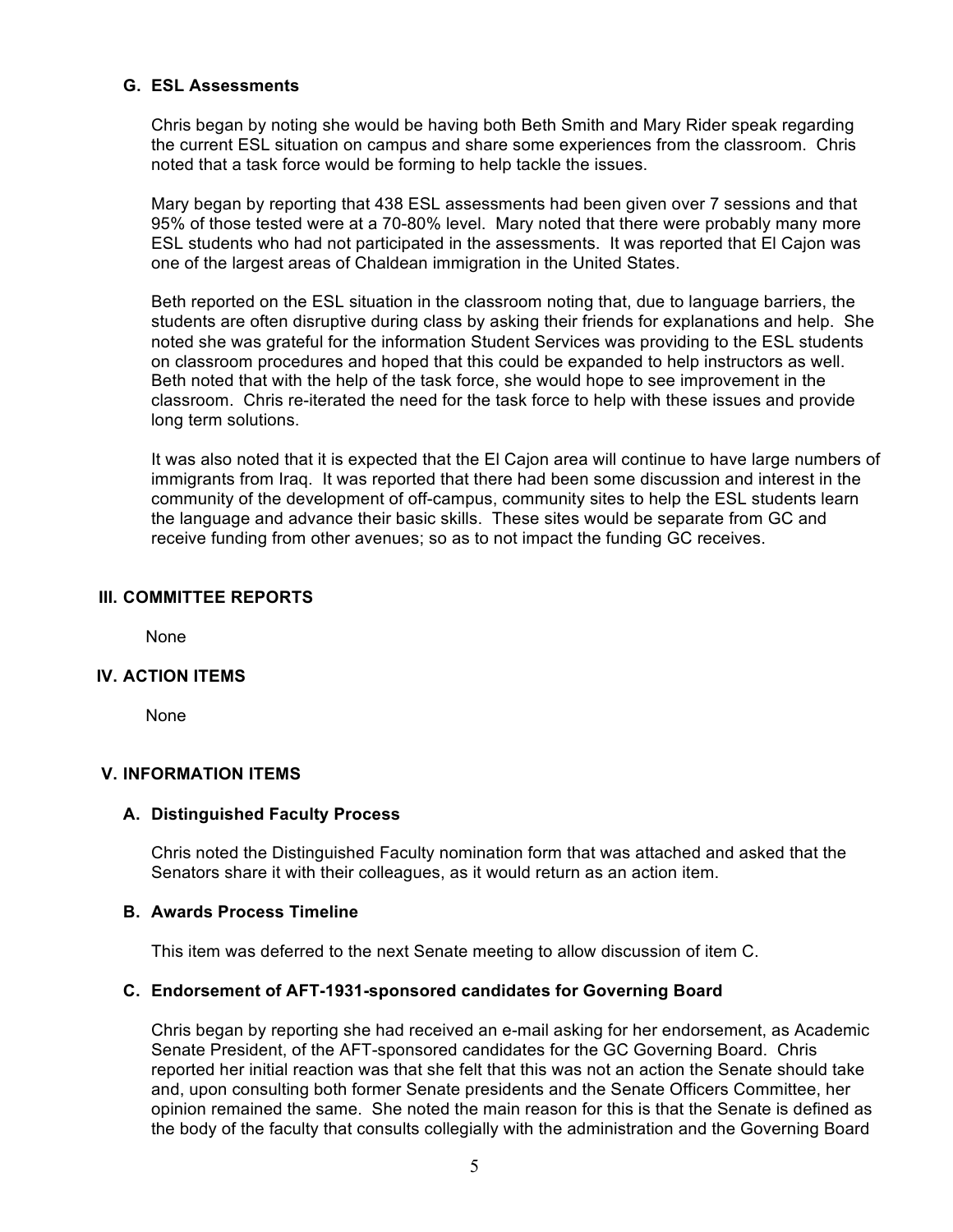and, in order to maintain this relationship effectively, the Senate should remain neutral in elections regarding the Board. Chris then shared that Gregg Robinson, a Grossmont AFT officer had requested that the discussion be placed on the agenda and asked Gregg to speak to the issue.

Gregg began by noting he wanted to bring this to the Senate to give the Senators the opportunity to discuss the issue. He noted he would not be asking for it to move to an action item today, as he wanted the Senators to have time to consider the issue. Gregg noted that although it appeared unusual for the Senate to consider an endorsement, he noted it is not unprecedented and there was nothing in the Senate Bylaws preventing such an endorsement. Greg then explained the importance of the upcoming board elections where two governing board seats are available with no incumbents running, giving the opportunity for the Senate to endorse a candidate that would be beneficial to the collegial process. Gregg reported that two of the candidates running come from a teaching background and understand the collegial consultation process and the impact it has on students. Chris noted that individually each Senator has the opportunity to endorse candidates both as an individual as well as through the AFT.

Chris then opened the discussion for the Senators input. Some items mentioned were: the concern was raised that if the Senate did not endorse a candidate that perhaps another candidate would be elected that was not as favorable to the collegial consultation process, individuals should have the choice to support candidates or not, and upon review of the Senate's roles and responsibilities and the  $10 + 1$ , endorsement of a political candidate is not part of that charge, concern over how Senate is perceived and whether or not it is in the Senate's best interest to endorse candidates, the possibility of negative reactions if opposite candidate is elected; the Senate should stay a little bit above the political process, concern regarding the precedence endorsing a candidate sets. In closing, Gregg noted that it could be very beneficial to the Senate to have candidates on the Governing Board that are favorable to the Senate and the collegial consultation process. Chris noted that because of the need to maintain that effective working relationship the Senate should remain neutral and should not endorse any candidates. Chris asked if there were any additional questions or comments as this item was presented for information and discussion, and would otherwise not be returning for action.

Meeting Adjourned at 12:25 pm Next meeting is scheduled for September 20, 2010.

CH: rw

The Academic Senate minutes are recorded and published in summary form. Readers of these minutes must understand that recorded comments in these minutes do not represent the official position of the Academic Senate. The Academic Senate expresses its official positions only through votes noted under "Action."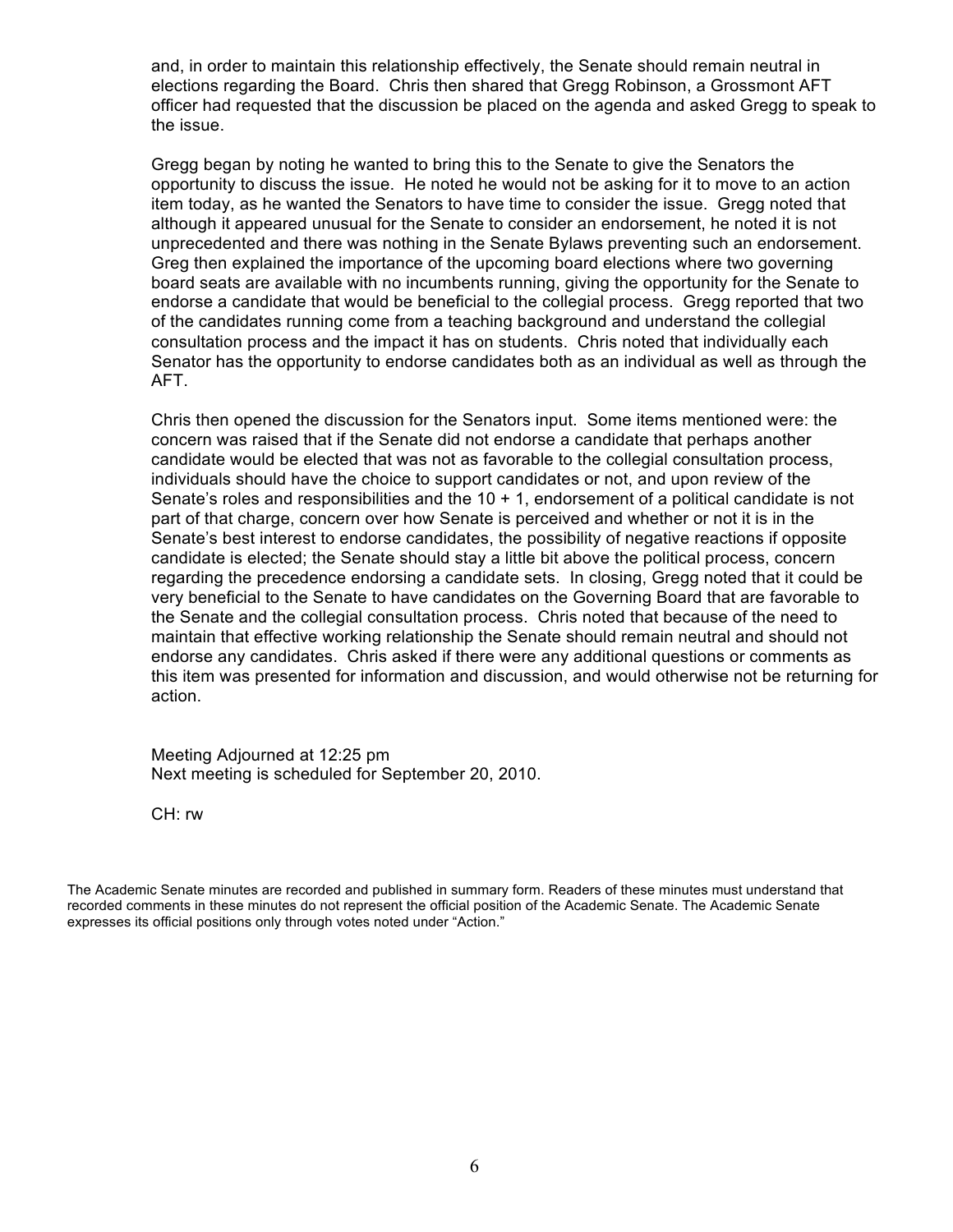## **Attachment #1**

## **Nomination Form For the Distinguished Faculty Award**

For the nominator, please consult with the nominee and other faculty members, and respond to the following three questions below. The **deadline** for completion and submission to the campus selection committee is **4:00 p.m., \_\_\_\_\_\_, 20\_\_.** Attach a copy of nominee's up-to-date, complete curriculum vitae if available; it will be helpful to the Campus Selection Committee in their deliberations to select a recipient of the award.

Name of Nominee: \_

Department/Division:

Please provide answers to each of the following questions (there is no word limit on this section).

**1. In what way/s has the nominee contributed to excellence with respect to his/her profession and discipline?** This could be articles in refereed journals or other publications; the acquisition of grants,

awards, or perhaps the development of innovative and recognized programs. The emphasis here is on scholarly activity.

**2. In what way/s has the nominee contributed to excellence with respect to Grossmont College and its affairs?**

Here the emphasis is on involvement and action beyond the classroom or other assigned duties. Activities in this category might be chairing an important campus committee, involvement as a faculty advisor to a student group, serving as department chair or coordinator, serving in the Academic Senate, or perhaps spending time on labor issues or negotiations.

**3. In what way/s has the nominee contributed to excellence in the community as a representative of Grossmont College?** The emphasis here is not so much on involvement as an individual, but as a faculty member who brings some skill to solving a problem. Examples might be off-campus speaking engagements, consulting in nominee's area of expertise, or donating time to service groups as a college representative.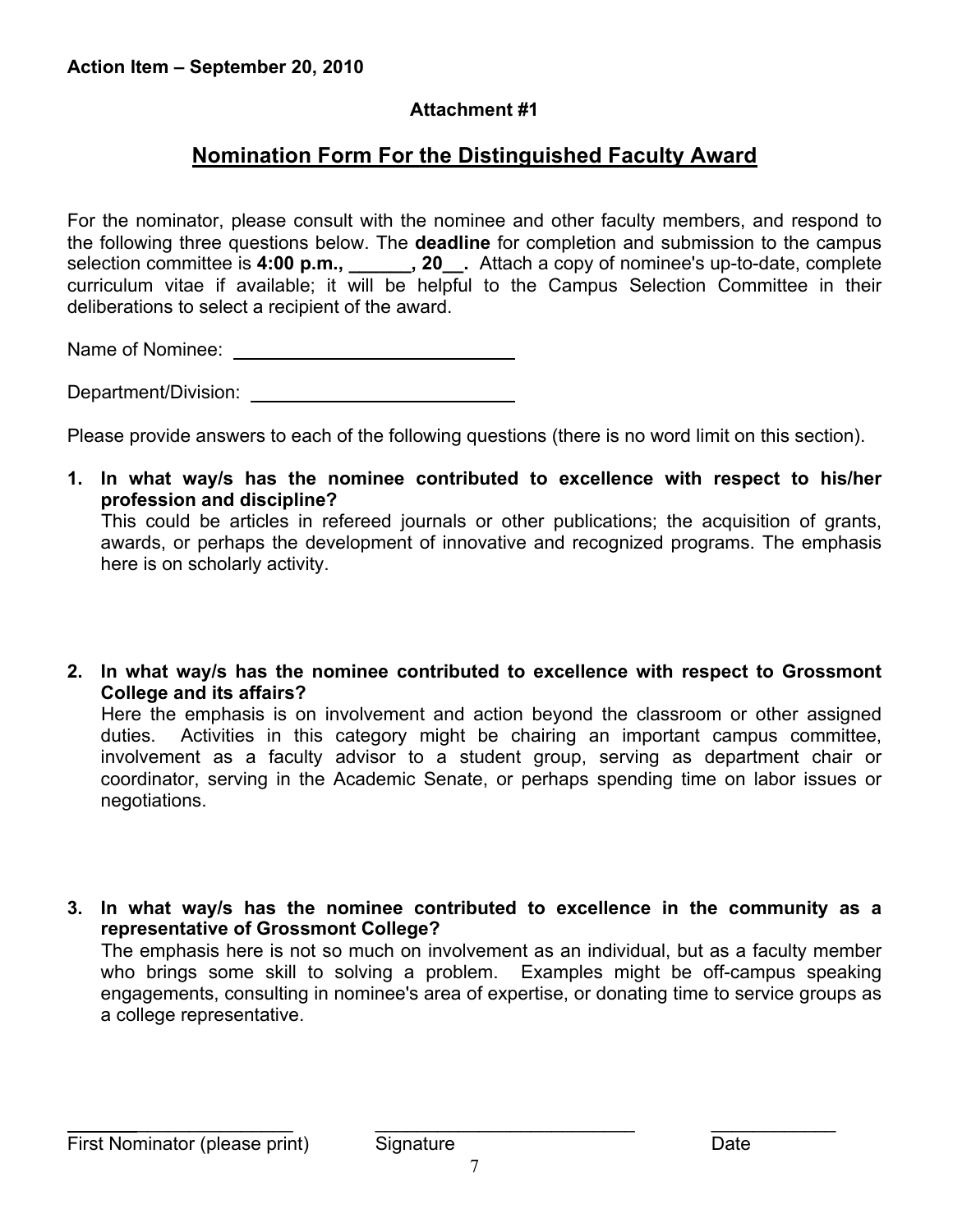**Brief supporting statement by second nominator (please keep to 250 words or less).**

 $\frac{1}{2}$ Second Nominator (please print)

**Brief supporting statement by third nominator (please keep to 250 words or less).**

 $\frac{1}{2}$ Third Nominator (please print)

**Verification:** Nominee is a full time tenured faculty member who has received an overall rating of 3.5 or higher on two consecutive Evaluation Summaries.

 $\mathcal{L}_\mathcal{L} = \mathcal{L}_\mathcal{L} = \mathcal{L}_\mathcal{L} = \mathcal{L}_\mathcal{L} = \mathcal{L}_\mathcal{L} = \mathcal{L}_\mathcal{L} = \mathcal{L}_\mathcal{L} = \mathcal{L}_\mathcal{L} = \mathcal{L}_\mathcal{L} = \mathcal{L}_\mathcal{L} = \mathcal{L}_\mathcal{L} = \mathcal{L}_\mathcal{L} = \mathcal{L}_\mathcal{L} = \mathcal{L}_\mathcal{L} = \mathcal{L}_\mathcal{L} = \mathcal{L}_\mathcal{L} = \mathcal{L}_\mathcal{L}$ 

 $\mathcal{L}_\mathcal{L} = \mathcal{L}_\mathcal{L} = \mathcal{L}_\mathcal{L} = \mathcal{L}_\mathcal{L} = \mathcal{L}_\mathcal{L} = \mathcal{L}_\mathcal{L} = \mathcal{L}_\mathcal{L} = \mathcal{L}_\mathcal{L} = \mathcal{L}_\mathcal{L} = \mathcal{L}_\mathcal{L} = \mathcal{L}_\mathcal{L} = \mathcal{L}_\mathcal{L} = \mathcal{L}_\mathcal{L} = \mathcal{L}_\mathcal{L} = \mathcal{L}_\mathcal{L} = \mathcal{L}_\mathcal{L} = \mathcal{L}_\mathcal{L}$ 

 $\mathcal{L}_\text{max} = \mathcal{L}_\text{max} = \mathcal{L}_\text{max} = \mathcal{L}_\text{max} = \mathcal{L}_\text{max} = \mathcal{L}_\text{max} = \mathcal{L}_\text{max} = \mathcal{L}_\text{max} = \mathcal{L}_\text{max} = \mathcal{L}_\text{max} = \mathcal{L}_\text{max} = \mathcal{L}_\text{max} = \mathcal{L}_\text{max} = \mathcal{L}_\text{max} = \mathcal{L}_\text{max} = \mathcal{L}_\text{max} = \mathcal{L}_\text{max} = \mathcal{L}_\text{max} = \mathcal{$ 

Year of the evaluations:

Comments:

\_\_\_\_\_\_\_\_\_\_\_\_\_\_\_\_\_\_\_\_\_\_\_\_\_\_\_\_ \_\_\_\_\_\_\_\_\_\_\_\_\_\_\_\_\_\_\_\_\_\_ \_\_\_\_\_\_\_\_\_\_\_\_ Administrator providing verification: Dean/Director Signature Date (Please print)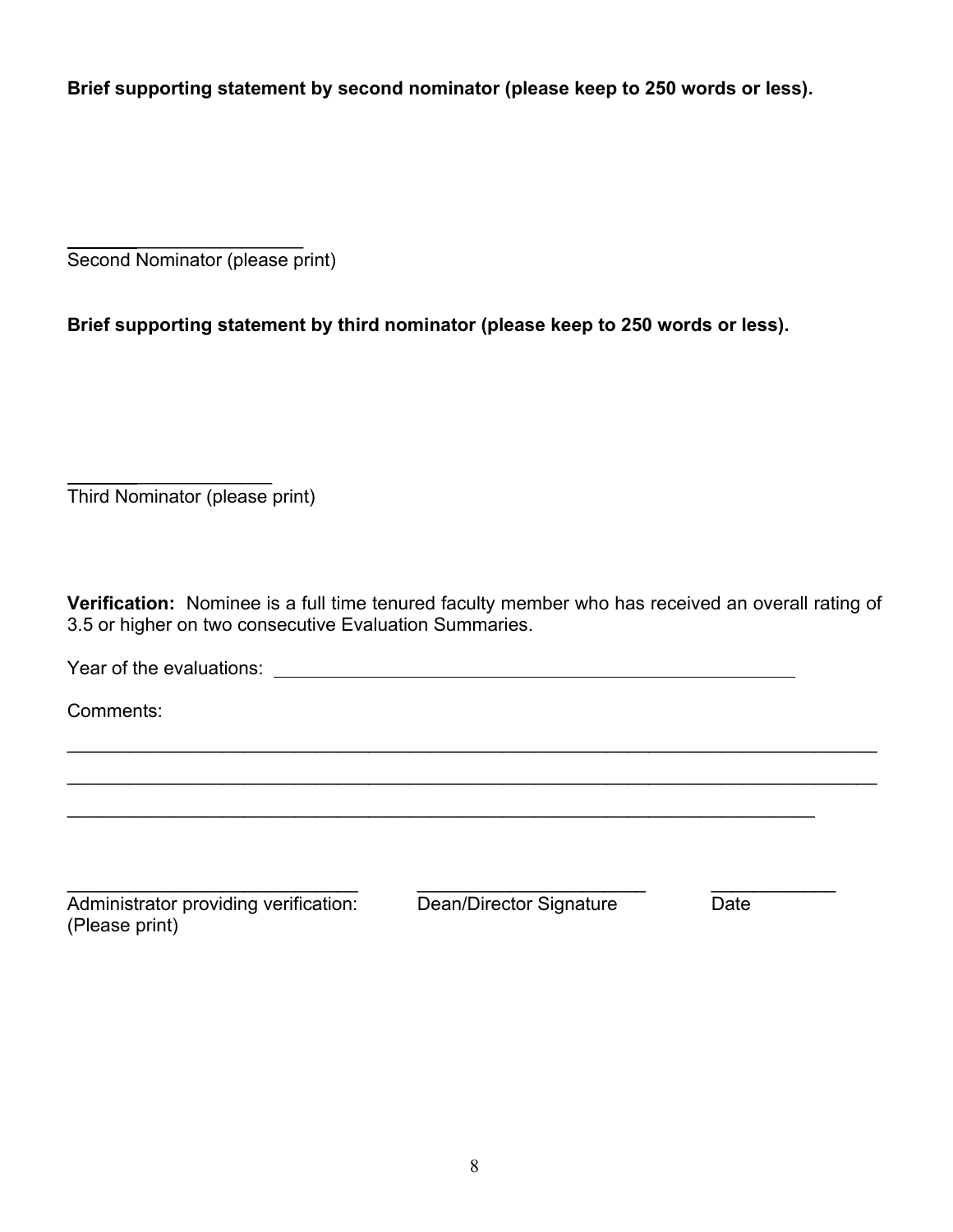## **Grossmont College Distinguished Faculty Award**

#### **I. Statement of Purpose**

It is an essential part of academic life to identify, encourage and reward excellence among the faculty. With respect to this end, Grossmont College will present an Annual Distinguished Faculty Award to a superior faculty member, selected by peers and publicly acclaimed.

#### **II. Eligibility**

All full-time, tenured faculty members are eligible to receive the award. Classroom and nonclassroom faculty will be eligible by the process described below.

## **III. Criteria**

The recipient of the Annual Distinguished Faculty Award should represent the very best our profession has to offer. Each recipient, in addition to fulfilling all of the job requirements of a fulltime faculty member, must also go beyond these duties. Furthermore, each recipient will also show a sustained commitment to excellence:

- (a) in teaching, or in the performance of other assigned duties;
- (b) as a faculty member who has contributed to his/her discipline;
- (c) through an active and involved role in campus affairs; and
- (d) by involvement in the community as a representative of the college.

## **IV. The Award**

The announcement of the award shall be made at the general faculty meeting during the Fall Professional Development Week. A medallion appropriate to the occasion will be inscribed and presented at that time. The recipient of the award will also receive a stipend of \$500. A letter noting the award shall be signed by the President and forwarded to the Personnel Office for inclusion in the recipient's file. The recipient may be introduced to the Governing Board for recognition by mutual agreement of the recipient and the President.

## **V. Procedure and Decision Rules for Selection**

Section 1 - Annually (and by a timeline determined annually by Senate Officer Committee), any faculty member may initiate nomination of any full-time tenured faculty member by submitting his/her name to the respective dean/director of the nominee. This nomination shall be made with respect to the criteria in Part III above.

Section 2 - The Dean/Director will provide the nominator with an electronic copy of the nomination packet and will review the nominee's two most recent evaluations to validate the nominee's commitment to excellence in the classroom or in the carrying out of other assigned duties. More specifically, on the nominees' Evaluation Summary, the overall rating must be 3.5 or higher on two consecutive evaluations. If the nominee's evaluation is based on the forms in use prior to 1991- 92, the overall ratings must be 75% excellent.

Section 3 - Upon verification of excellence in performing assigned duties by the Dean/Director, the nominator shall submit a statement of the nominee's qualifications. This statement may include a curriculum vitae and shall include responses to the three questions below.

**1. In what way/s has the nominee contributed to excellence with respect to his/her discipline?** This could be articles in refereed, journals or other publications; the acquisition of grants, awards; or perhaps the development of innovative and recognized programs. The emphasis here is on scholarly activity.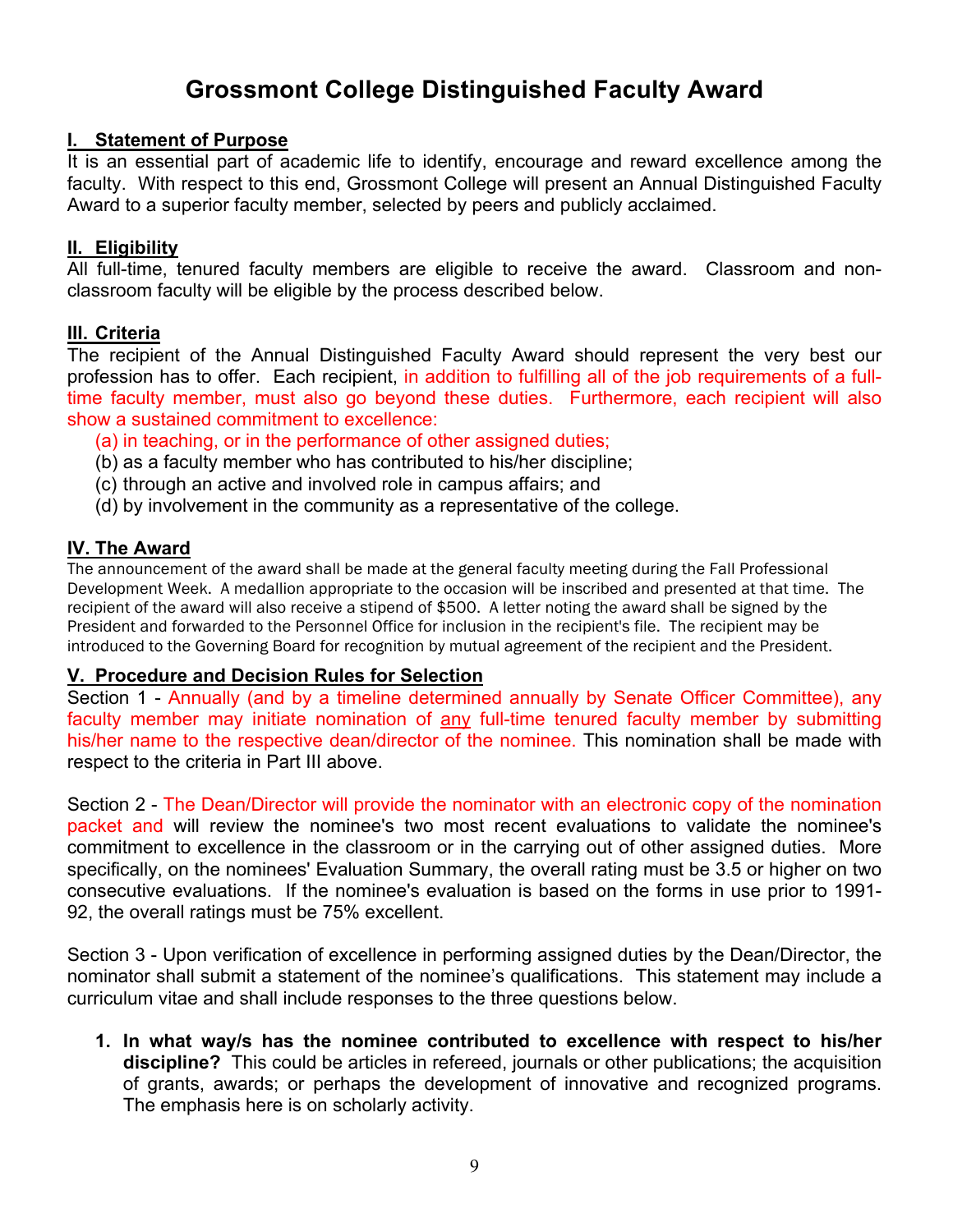- **2. In what way/s has the nominee contributed to excellence with respect to Grossmont College and its affairs?** Here the emphasis is on involvement and action beyond the classroom or other assigned duties. Activities in this category might be chairing an important campus committee, involvement as a faculty advisor to a student group, serving as department chair or coordinator, serving in the Academic Senate, or perhaps spending time on labor issues or negotiations.
- **3. In what way/s has the nominee contributed to excellence in the community as a representative of Grossmont College?** The emphasis here is not so much on involvement as an individual, but as a faculty member who brings some skill to solving a problem. Examples might be off-campus speaking engagements, consulting in area of expertise, or by donating time to service groups as a college representative.

Section 4 – The nominator will submit the official nomination form, with all required signatures and supporting statements to the Campus Selection Committee by the appropriate due date*.* If possible, curriculum vitae should also be included.

Section 5 - The DSC shall be convened by the division dean or appropriate administrator and shall review the qualifications of the nominees. With the Dean/Director acting as a non-voting facilitator, the chairs and coordinators comprising the DSC shall, by casting secret ballots, select one individual. The nominee receiving the largest number of votes shall be the division finalist; that name shall be forwarded to the Campus Selection Committee (see section 7) by the designated deadline, along with a completed application form and curriculum vitae, if the latter is available.

Section 5 - For the purpose of selection, faculty in the L.R.C., Counseling, and Special Services shall be considered as a single "division" described in section 5 above. The Vice-President of Student Services shall assume the duties of the Division Dean.

Section 6 - The Academic Senate shall annually form a Campus Selection Committee (CSC). The CSC shall include the President of the Senate (or designee), who will act as a non-voting chair, and one faculty member from each division, including one faculty member from the "division" described in Section 6 above. This slate shall be presented to the Senate as the CSC.

Section 7 - The Campus Selection Committee is to review the nominations and select the single recipient for the award. The finalist who receives the largest number of votes shall be the Distinguished Faculty. That name shall be forwarded to the Academic Senate President.

Section 8 - The name of the Distinguished Faculty shall not be made public but will be forwarded to the Academic Senate President who will notify the college president, awardee and the other finalists.

## **VI. Concerning Year- long Recognition:**

- The Distinguished Faculty person from the previous year shall be present (if possible) and play a role in recognizing the current recipient during the president's address of Fall Professional Development Week.
- During the Spring Recognition, the Academic Senate President or designee will have an opportunity to commend the recipient.
- The recipient shall serve as an ambassador for the college with released time, if funds are available.
- A photograph of the recipient shall be displayed in the L.R.C. and recognized in suitable media.
- The recipient's name shall be posted in the commencement printed program, and he/she shall have special seating at Commencement.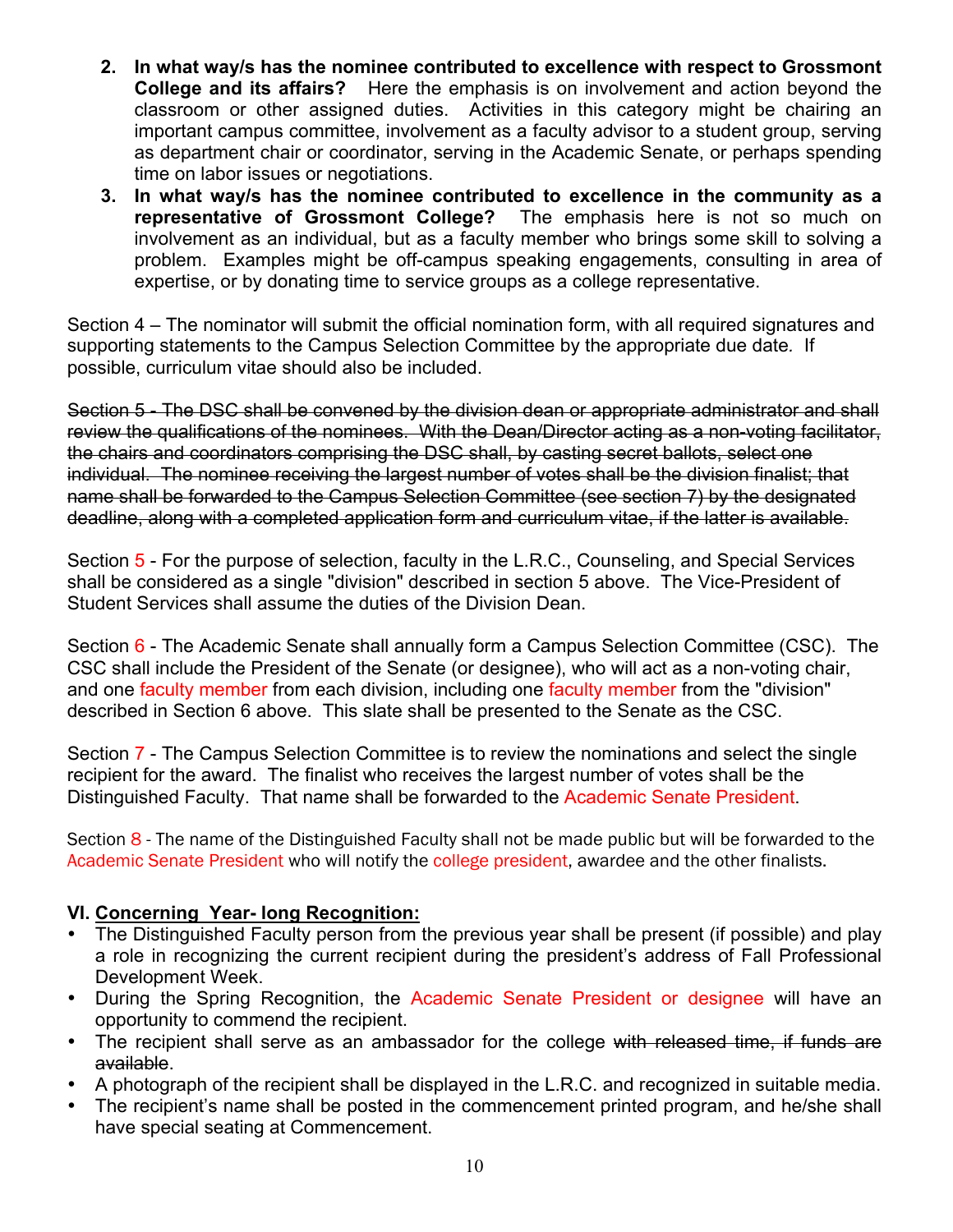- Monetary Awards:
	- The College President will assume the responsibility of seeking the funding for the stipend.
	- The check will either be made out to the recipient of the award or to another group, charity, or department if the recipient so designates.
	- If Staff Development funding is available, and if the recipient so desires, he/she will be sent to the annual NISOD conference.

## **VII. Review and Approval of Process**

This process has been reviewed and approved by the President of Grossmont College and its Academic Senate.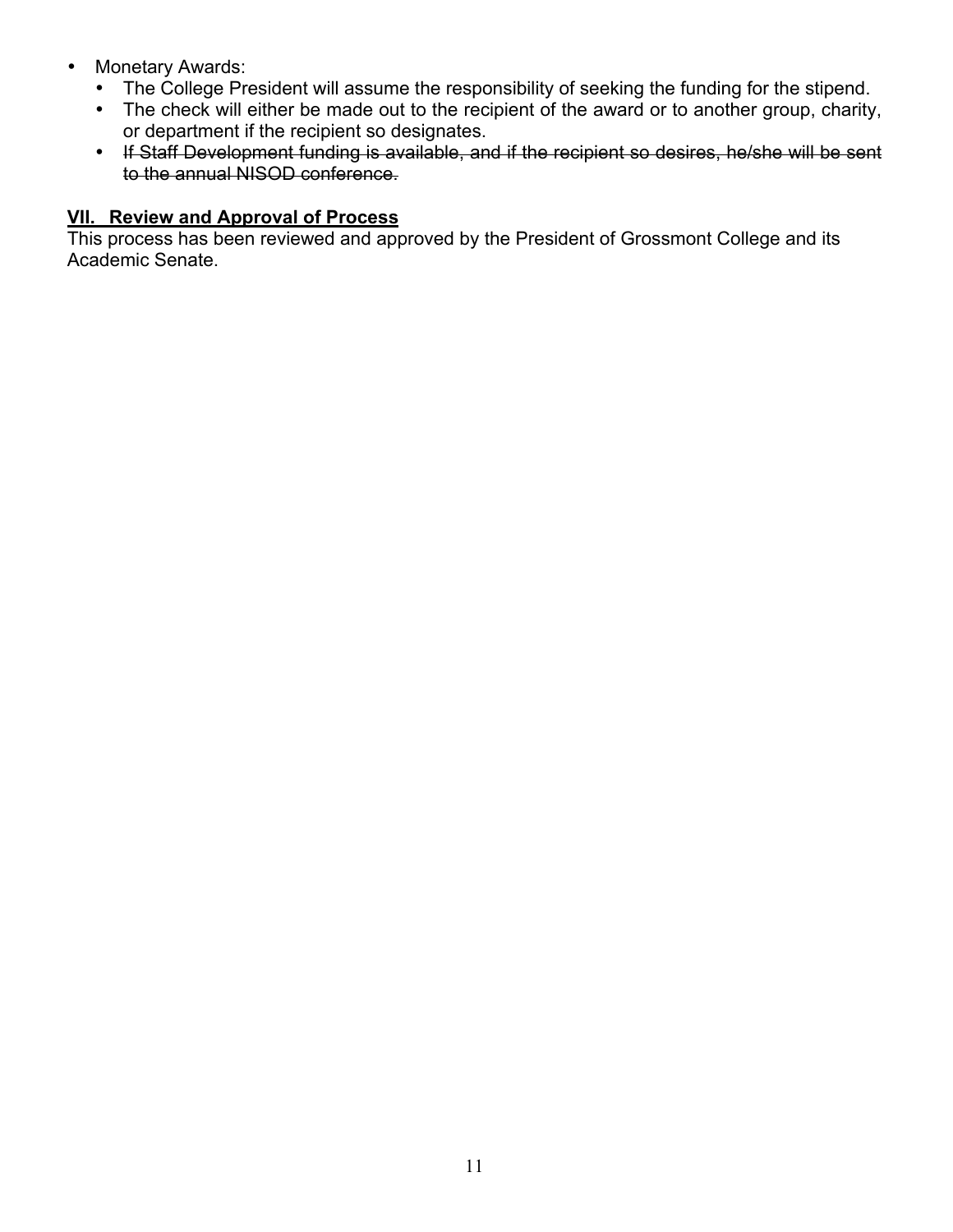#### **Information Item – September 20, 2010**

#### **Attachment #2**

## **NEW BP AND AP**

## **BP 3910 Institutional Code of Ethics**

Accreditation Standard III A.1.d.

Reference:

Adoption Date:

Grossmont-Cuyamaca Community College District upholds an institutional code of professional ethics.

The Chancellor shall establish appropriate administrative procedures in furtherance of the District's expectation and requirement of ethical conduct by employees in carrying out their duties for the benefit of the institution and the public in compliance with all applicable laws, policies, rules, and regulations.

## **AP 3910 Institutional Code of Ethics**

Accreditation Standard III A.1.d.

Reference: Issued:

- **1. Statement of Purpose**: Grossmont-Cuyamaca Community College District (hereinafter "District") recognizes its responsibility and obligation to the public to conduct its business with honesty, integrity, professionalism, and quality in the performance of those operations and functions necessary to achieve its established mission and philosophy as described in Board Policy. To that end the District is committed to public accountability and transparency.
- **2. Applicability**: The Institutional Code of Ethics applies to all employees of the District.
- **3. Responsibilities**: Employees of the District share the fundamental responsibility to always act with integrity and in a manner that reflects the best interests of the District and its students.
- **4. Standards of Conduct**: Employees of the District shall conform their conduct to the following standards:
	- a. Use of District Resources: District resources shall not be used for other than their intended purpose. Employees of the District shall manage the District's resources prudently and shall not improperly convert such resources to personal use or for the personal use of another. The District's resources shall not be offered to another in order to obtain unfair advantage or otherwise offered in a manner or under circumstances that would constitute a violation of law.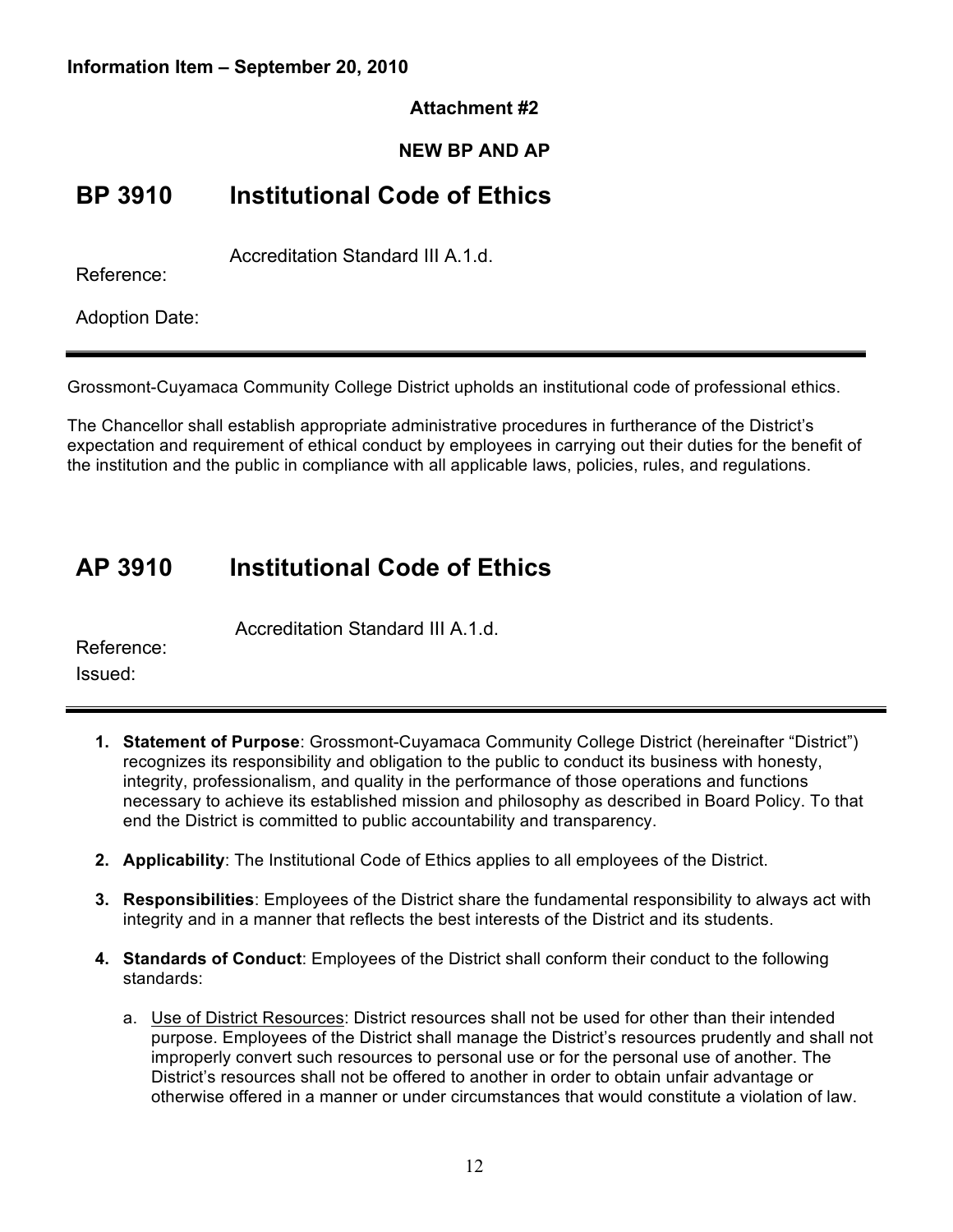#### b. Relationship with Vendors

- 1. Employees of the District, who have a financial interest in a firm under consideration for business transactions with the District, must disclose the relationship to appropriate District personnel. Such employees shall recuse themselves from participation in decisions related to District business with the firm. In addition, such employees shall disclose the relationship in writing, to the District's legal counsel to determine that the proposed activity is fair to the District and will not result in the District foregoing revenues, or incurring costs in excess of the costs that would be incurred for goods, property, or services of like quality if acquired from another source.
- 2. Under no circumstances may a person described in section  $\frac{4 \cdot b \cdot 1}{2}$  approve relationship with, order or authorize purchase from, or approve or make payments to an affiliated firm or person on behalf of the District. For the purposes of this paragraph, the terms "person" and "affiliated person" includes an individual's immediate family members, spouse, and others living within such individual's household.
- c. Conflict of Interest: Executive administrative personnel and other designated personnel subject to the provisions of the Political Reform Act of 1974 as set forth in Government Code Section 18000 have additional responsibilities with reference to contracts and financial decisions made by the District as described in applicable conflict of interest laws, which include the following:
	- 1. Contractual Conflicts: Executive administrative personnel and other designated personnel are prohibited from having a controlling financial interest in any contract made by the District or in any contract entered into in their official capacity. As such, they are prohibited from making, participating in making or in any way attempting to use their official positions to influence a District decision when it is foreseeable that their personal financial interests may be affected by those decisions. If an executive administrator or other designated person determines that he or she has a conflict of interest at some point in the contract-making process, this determination shall be disclosed and he or she shall immediately disengage from the contract process.
	- 2. Obligation to Resolve Conflicts: Executive administrative personnel and other designated personnel have an obligation to examine any situation in which they believe they have a conflict of interest and take steps to resolve the conflict.
	- 3. Disqualification: When a conflict of interest exists, an executive administrator or other designated person who has declared or who has been found to have a conflict of interest in a matter shall refrain from participating in consideration of the matter.

#### d. Gratuities

- 1. No employee of the District shall receive or solicit anything of value in return for influencing or exercising his/her discretion in a particular way on a District matter. In addition, employees of the District are prohibited from accepting or soliciting any gratuity or thing of value (for which a fair market price has not been paid) for or because of any official act performed or to be performed in his/her official capacity with the District.
- 2. The provision of section 4.d.1 does not prohibit the acceptance of an item having a nominal value or ceremonial gifts received by employees of the District in their official capacity.